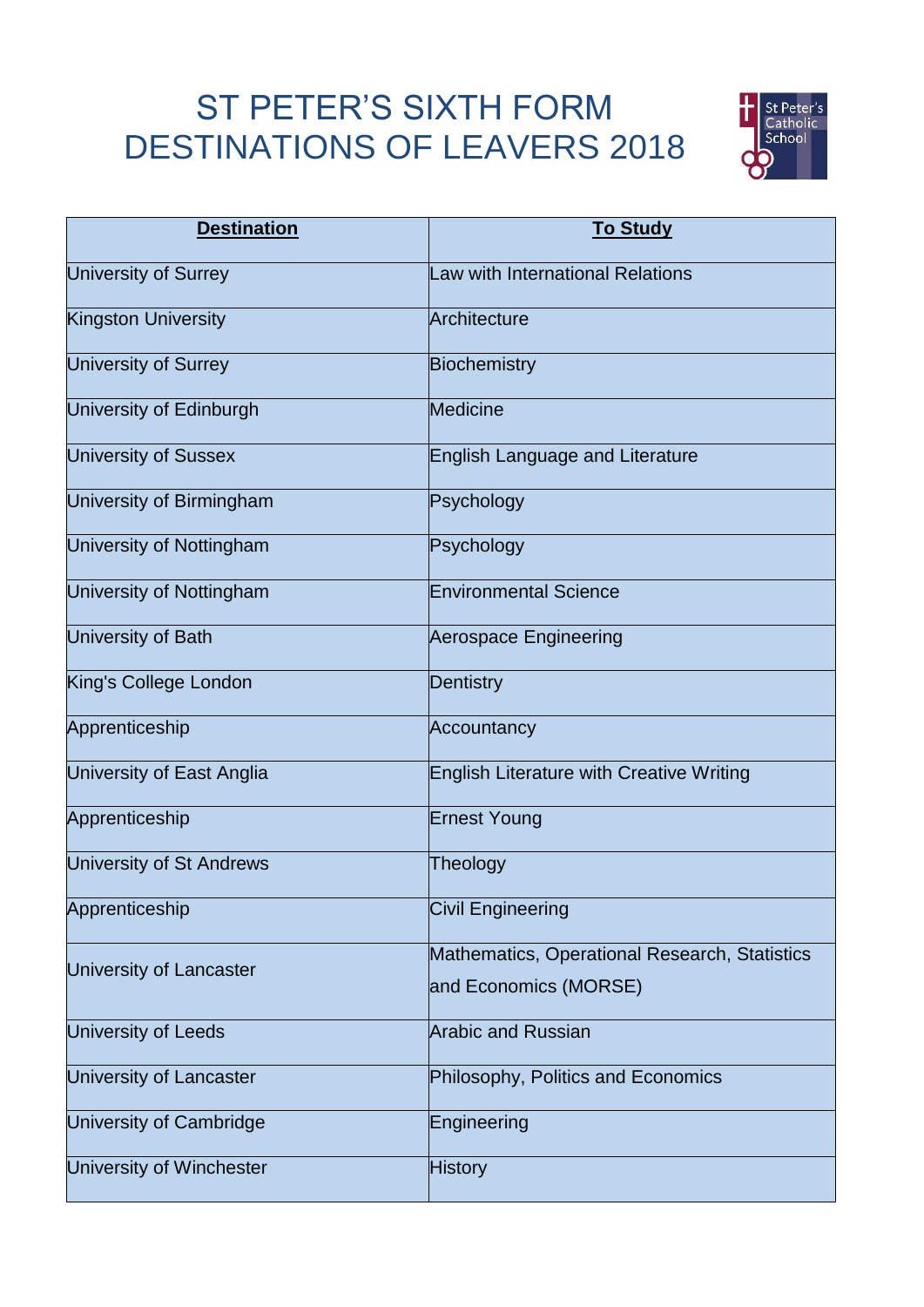| <b>University of Lancaster</b>    | <b>Theoretical Physics with Mathematics</b>     |
|-----------------------------------|-------------------------------------------------|
| University of the West of England | <b>Criminology and Sociology</b>                |
| University of Kent                | <b>Physics</b>                                  |
| <b>University of Leeds</b>        | <b>English and French</b>                       |
| <b>University of Sussex</b>       | <b>Creative Technologies and Design</b>         |
| University of Cambridge           | Engineering                                     |
| University of Portsmouth          | <b>Digital Marketing</b>                        |
| Loughborough University           | Psychology                                      |
| <b>University of Edinburgh</b>    | Theology                                        |
| <b>University of Warwick</b>      | Law                                             |
| <b>University of Reading</b>      | <b>Art and Psychology</b>                       |
| Aston University, Birmingham      | <b>International Business and Management</b>    |
| <b>University of Nottingham</b>   | <b>Modern European Studies</b>                  |
| <b>Kingston University</b>        | <b>Midwifery</b>                                |
| University of Reading             | <b>Philosophy and Politics</b>                  |
| University of Manchester          | <b>Biomedical Sciences</b>                      |
| Loughborough University           | Air Transport Management                        |
| Loughborough University           | <b>Politics with Economics</b>                  |
| Norwich University of the Arts    | <b>Fine Art</b>                                 |
| <b>Farnham College</b>            | <b>Art Foundation</b>                           |
| University of Cambridge           | Engineering                                     |
| <b>Swansea University</b>         | <b>Business Management (Business Analytics)</b> |
| <b>Farnham College</b>            | <b>Art Foundation</b>                           |
| Loughborough University           | <b>Sport and Exercise Science</b>               |